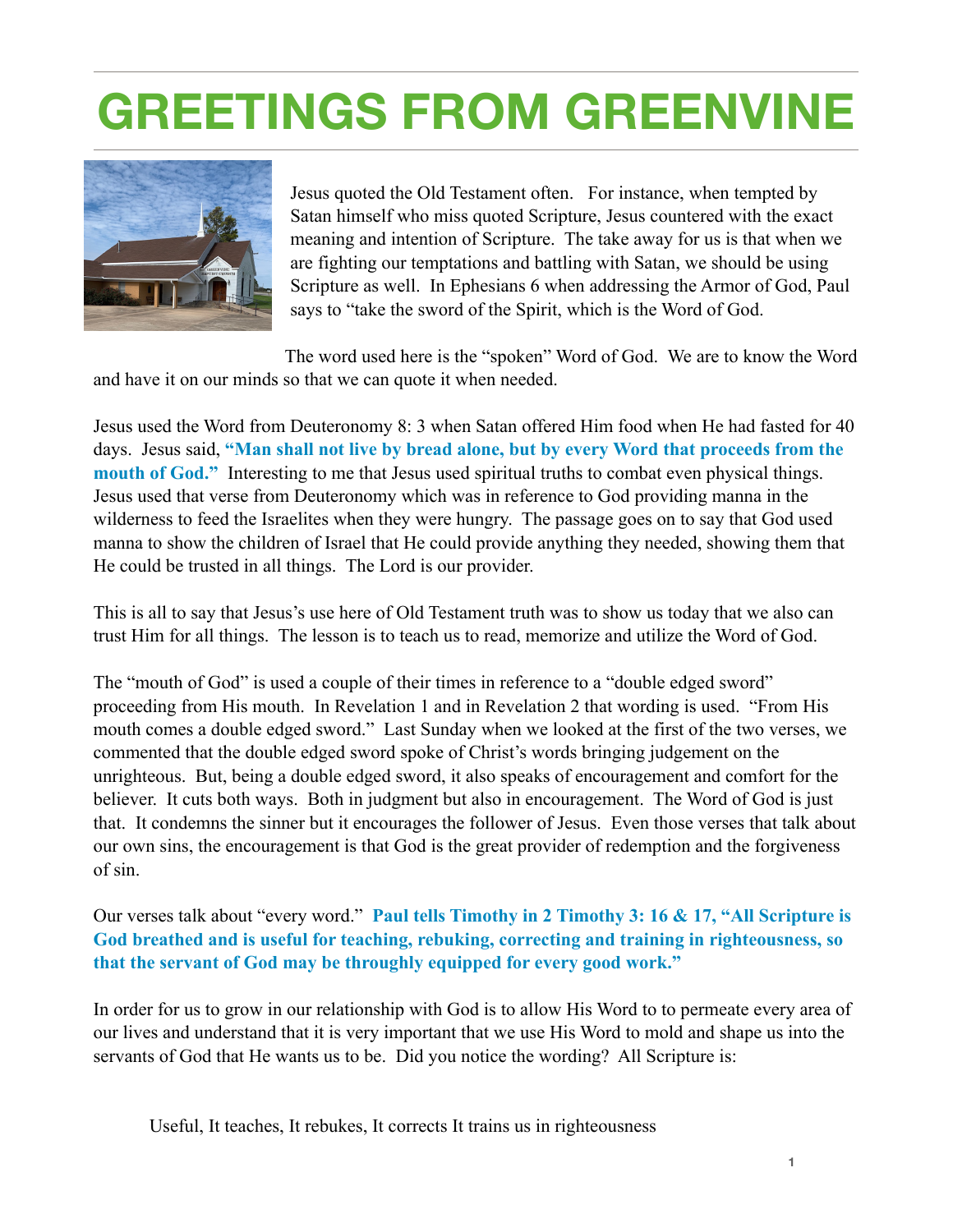I know that I like the teaching part and the training in righteousness part. The other two cut us deep. Rebuking and correcting?! Yes, that is a part of what the Word of God does for us. There are times that we need rebuking. There is are times that we need correcting. God's Word is a double edged sword. Rebuking and correcting on one side, and teaching and training us on the other.

I have often thought that there are parts of the Bible that I don't need to read as often as others. I especially enjoy the New Testament Epistles; all of them, Paul's many letters to various churches, James and Jude's writings. John is great for encouragement and assurance. The Gospels remind us of Christ's time here on the earth. However, our text in 2 Timothy says "All Scripture." Some of those Old Testament books are sometimes difficult to walk through, but they are important. We have looked at several Old Testament books in reference to our study in Revelation.

Someone in my past has said, "The New Testament is in the Old Testament concealed; the Old Testament is in the New Testament revealed." **God gave us the entirety of the Bible to make us complete in our knowledge of Who He is.** It is important to read the books of the Law to tell us the horribleness of sin. Israel's history tells us so much about the attributes and love of God.

I am sure that some of you can probably tell us the outlines for most if not all of books of the Bible. That would be worth your writing down and gifting some of your children and grandchildren.

The Bible says that His Word will not return to Him void but will accomplish what He wants it to do. **We can rest assured that God's Word will be used in our own lives and in the lives of others the way. That God has intended.** 

There are so many easy read versions of the Bible that we can get. Language that we can understand. It is so very important that we have a Bible that we can read easily with the words and verbiage that we can understand.

When we were working out at Sandy Creek Bible Camp, one of our staff's children came into my office and wanted to practice quoting a verse she was learning for Sunday School. They were using the old King James Version. Just to let you know, I am not opposed to the use of the King James, I just use this little story to help in getting help to understand. She quoted what we now call the "Golden Rule." She quoted, " Therefore all things whatsoever ye would that men should do to you, do ye even so to them: for this is the law and the prophets." She said it word for word exact. I congratulated her on her recital performance, then asked her what it meant. She said, and I quote, "I don't need to know what it means, I just need to say it for points."

I then went to the family and encouraged them to get a version of Bible that she could read and understand. What a great accomplishment to memorize verses of the Bible, however we must read to understand. We must understand to apply the truths that we learn to our own lives daily.

There are also so many helps and resources that are available to us. It is always helpful to find an author that we can read who is trained in the translation and meanings of words so we can understand.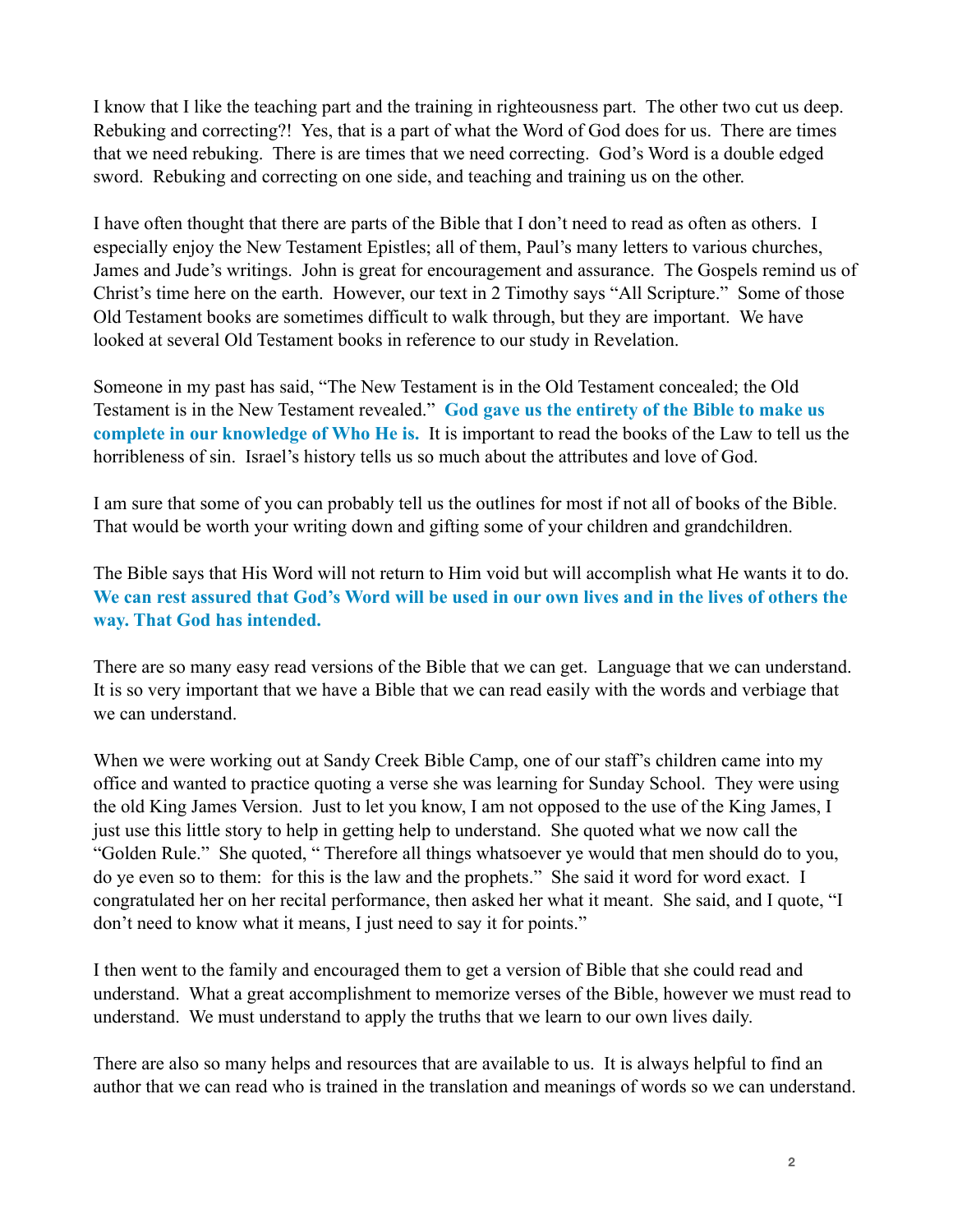I like to use William McDonald. He has written "The Believer's Commentary." An excellent resource from a very learned man. I also enjoy the thoughts from John McArthur. He has a very good commentary of the entire Bible as well.

If you need a Bible that you can read daily and understand, come talk to me and we can find one that fits your needs. I truly desire for you to be able to read, enjoy, understand and apply God's word to your life at all times.

The Bible is also available in various media presentations. Greenvine Baptist Church has been involved in the "Military Stick" availability to service men and women. That has been opened up to Veterans as well. Last month I gave away 25 sticks at our monthly Veteran's of Foreign War post. They are even asking for more to share with others.

Read the Word. Read it daily. Read it often. My dad used to use the acronym PREP time.

- **P Pray**
- **R Read**
- **E Examine**
- **P Pray again**

He would say that prior to reading we should ask the Lord to enlighten us with what He has for us this day and to direct our thoughts and minds as to what to read.

Then simply read. Read a portion of God's Word. Start simply. Maybe in John's Gospel, then continue on through the rest of the New Testament.

Examine what it means. You may have to look up meanings of words and/or phrases. Try to understand what is being said and how it applies to you today.

Then thank the Lord for your time with Him.

Sometimes journaling or note taking as well as underlining and highlighting helps.

Paul tells Timothy in **2 Timothy 2: 15, "Do your best to present yourself to God as one approved, a worker who does not need to be ashamed and who correctly handles the word of truth."** 

Read today and everyday. Study. Learn. Understand. Apply God's Word to your lives.

Blessings. Jack & Karen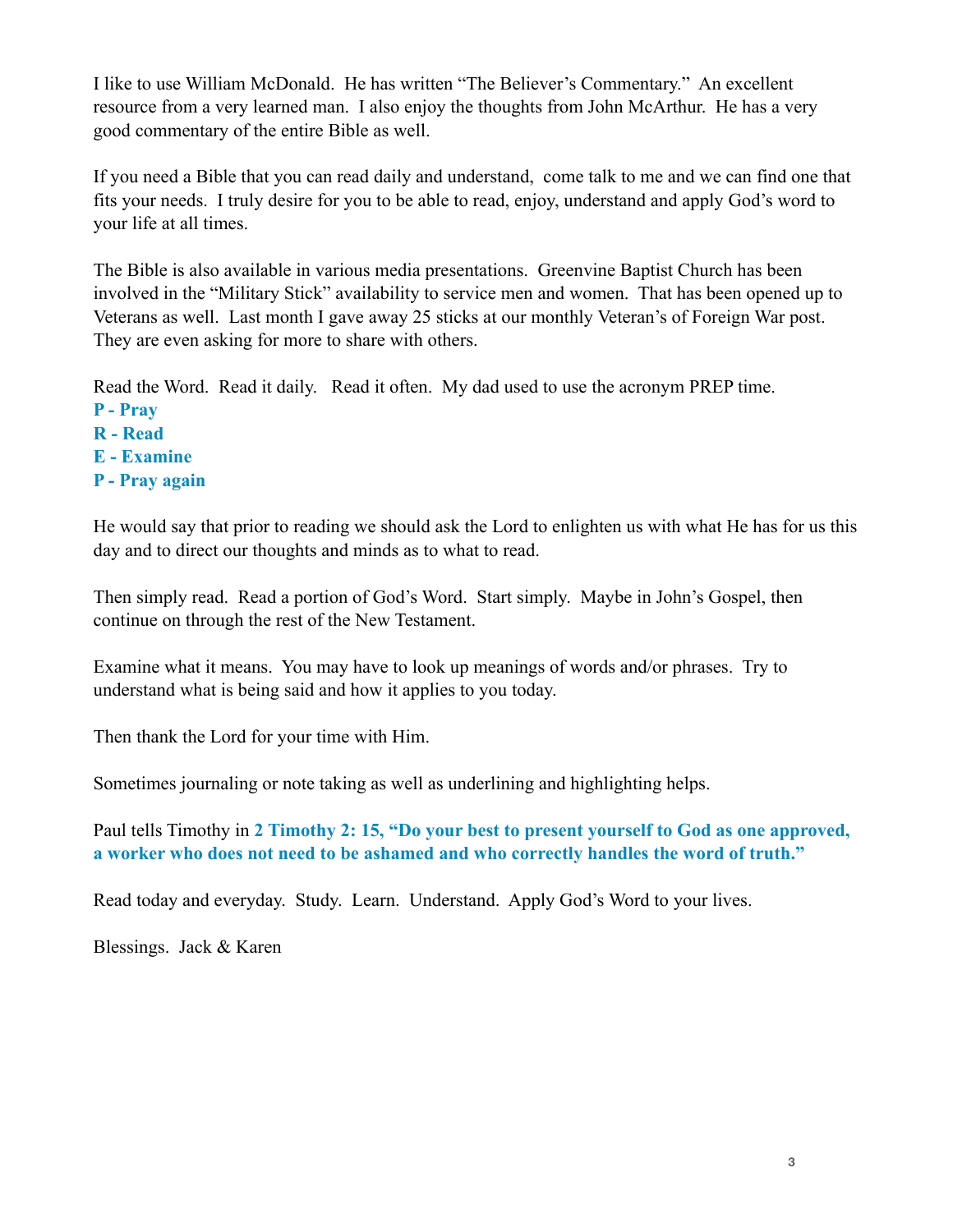## **Announcements**

- Woman's Bible Study Saturday February 6, 10:00am
- WMU will meet Tuesday February 9 @ 6:30pm
- Men's Prayer Breakfast Wednesday Feb 24, @ 7am
- Celebration of Life Banquet Thursday March 4, 2021 The church will provide a table Let Jack know if you would like to attend
- Are you staying home because of Covid and would like Jack to bring communion to you? Please call the church office to schedule a time.

## **Prayer Requests**

Please remember too pray for those in our congregation that live alone.

Bob Rippenhagen Helen Schulte Vicky Hoffman<br>Alice Ahlhardt Bobbie Schulte Linda Brumwel Alice Ahlhardt Bobbie Schulte Linda Brumwell<br>
Gerri Smart Becky Demuth

Becky Demuth

Carolyn and her family in the loss of Felton

Vicky Lee and her family in the loss of Gary

Zella and her family in the loss of Sylvester

Linda and her family in the loss of Tommy

Alice Ahlhardt recovering from surgery

TK Condren - recovering from surgery

Carol Witte - Cardiac issues - Pray for wisdom for the doctors

Ed and Lee Ehring need to move and are looking for a house to rent

Ray and Bev Morris - Bev and been diagnosed with Alzheimers

Sandra - At home recovering from her accident

Cliff's dad has dementia and is not doing well.

Bobbie Schulte - Not feeling well

Mandy Forester - Brain surgery in February

John Forester - eye infection

Debbie and Dustin Gregory in the loss of Doug